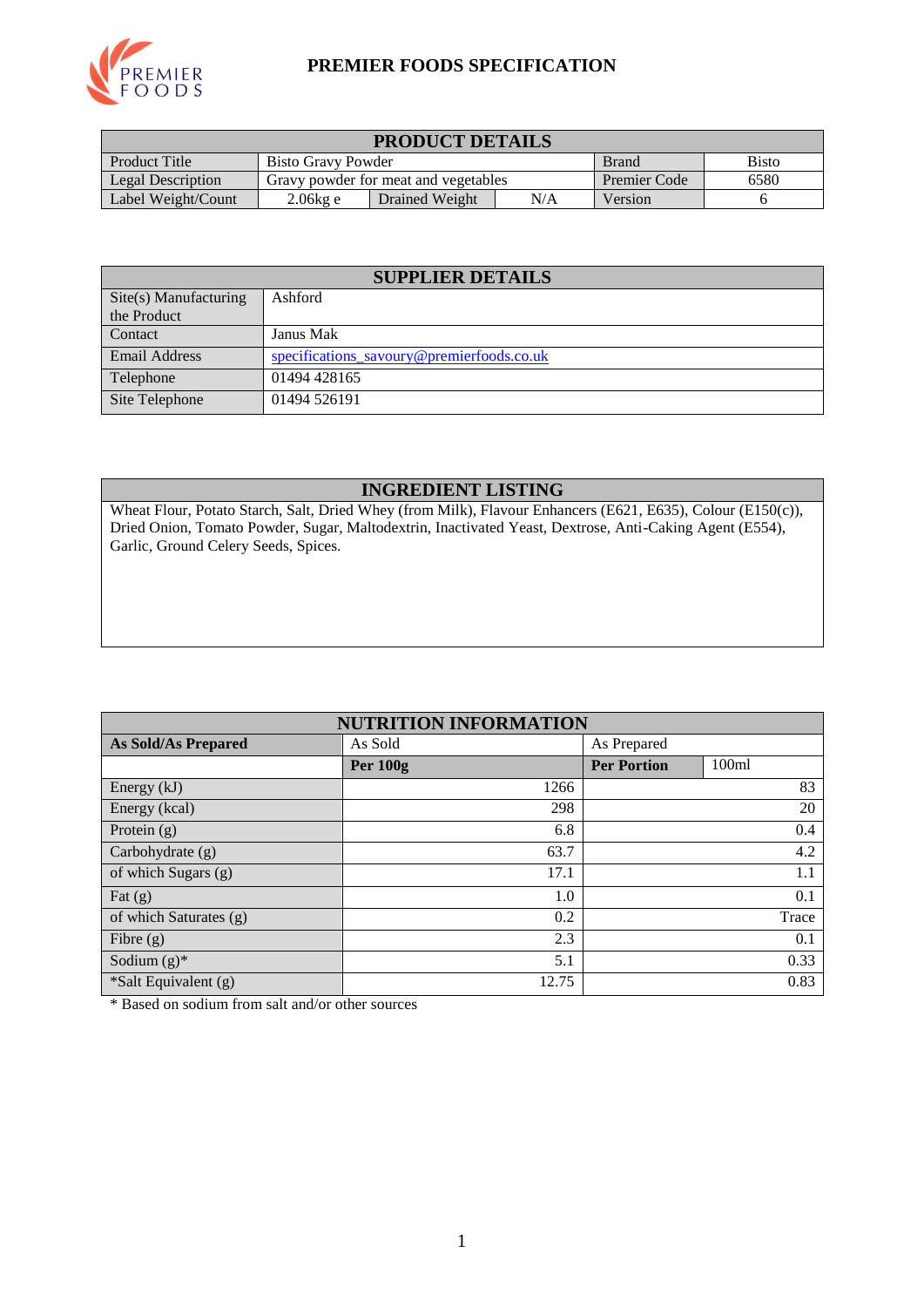

### **PREMIER FOODS SPECIFICATION**

| <b>PRODUCT DETAILS</b> |                                                    |                                      |                     |         |  |  |
|------------------------|----------------------------------------------------|--------------------------------------|---------------------|---------|--|--|
| <b>Product Title</b>   | <b>Bisto</b><br>Bisto Gravy Powder<br><b>Brand</b> |                                      |                     |         |  |  |
| Legal Description      |                                                    | Gravy powder for meat and vegetables | <b>Premier Code</b> | 6580    |  |  |
| Label Weight/Count     | N/A<br>2.06kg e<br>Drained Weight                  |                                      |                     | Version |  |  |

| <b>ALLERGEN INFORMATION</b>          |                               |                               |  |  |  |
|--------------------------------------|-------------------------------|-------------------------------|--|--|--|
|                                      | <b>Contains / May Contain</b> | <b>Additional Information</b> |  |  |  |
| Peanuts                              | N <sub>0</sub>                |                               |  |  |  |
| <b>Nuts</b>                          | N <sub>o</sub>                |                               |  |  |  |
| Sesame                               | N <sub>0</sub>                |                               |  |  |  |
| Cereals containing Gluten            | Contains                      | Wheat Flour                   |  |  |  |
| Eggs                                 | N <sub>0</sub>                |                               |  |  |  |
| <b>Milk</b>                          | Contains                      | Dried Whey                    |  |  |  |
| Fish                                 | N <sub>0</sub>                |                               |  |  |  |
| <b>Molluscs</b>                      | N <sub>0</sub>                |                               |  |  |  |
| Crustacea                            | N <sub>0</sub>                |                               |  |  |  |
| Soya                                 | N <sub>o</sub>                |                               |  |  |  |
| <b>Sulphur Dioxide and Sulphites</b> | N <sub>o</sub>                |                               |  |  |  |
| Celery                               | Contains                      | Ground Celery Seeds           |  |  |  |
| Mustard                              | N <sub>0</sub>                |                               |  |  |  |
| Lupin                                | N <sub>0</sub>                |                               |  |  |  |

**Note:** The information contained above relates to the presence/absence of ingredients in the product and is not a guarantee of total absence where presence is due to adventitious contamination within the supply chain

| <b>SUITABILITY</b>           |                    |                               |  |  |  |
|------------------------------|--------------------|-------------------------------|--|--|--|
|                              | <b>Suitability</b> | <b>Additional Information</b> |  |  |  |
| Suitable for Vegan Diet      | No                 | <b>Contains Milk</b>          |  |  |  |
| Suitable for Vegetarian Diet | Yes                |                               |  |  |  |
| Suitable for Halal Diet      | No                 | Not certified                 |  |  |  |
| Suitable for Kosher Diet     | No                 | Not certified                 |  |  |  |
|                              |                    |                               |  |  |  |
| Is the product organic?      | No                 |                               |  |  |  |

**Note:** The information contained above relates to the suitability based on the presence/absence of ingredients in the product and is not a guarantee of total absence where presence is due to adventitious contamination within the supply chain